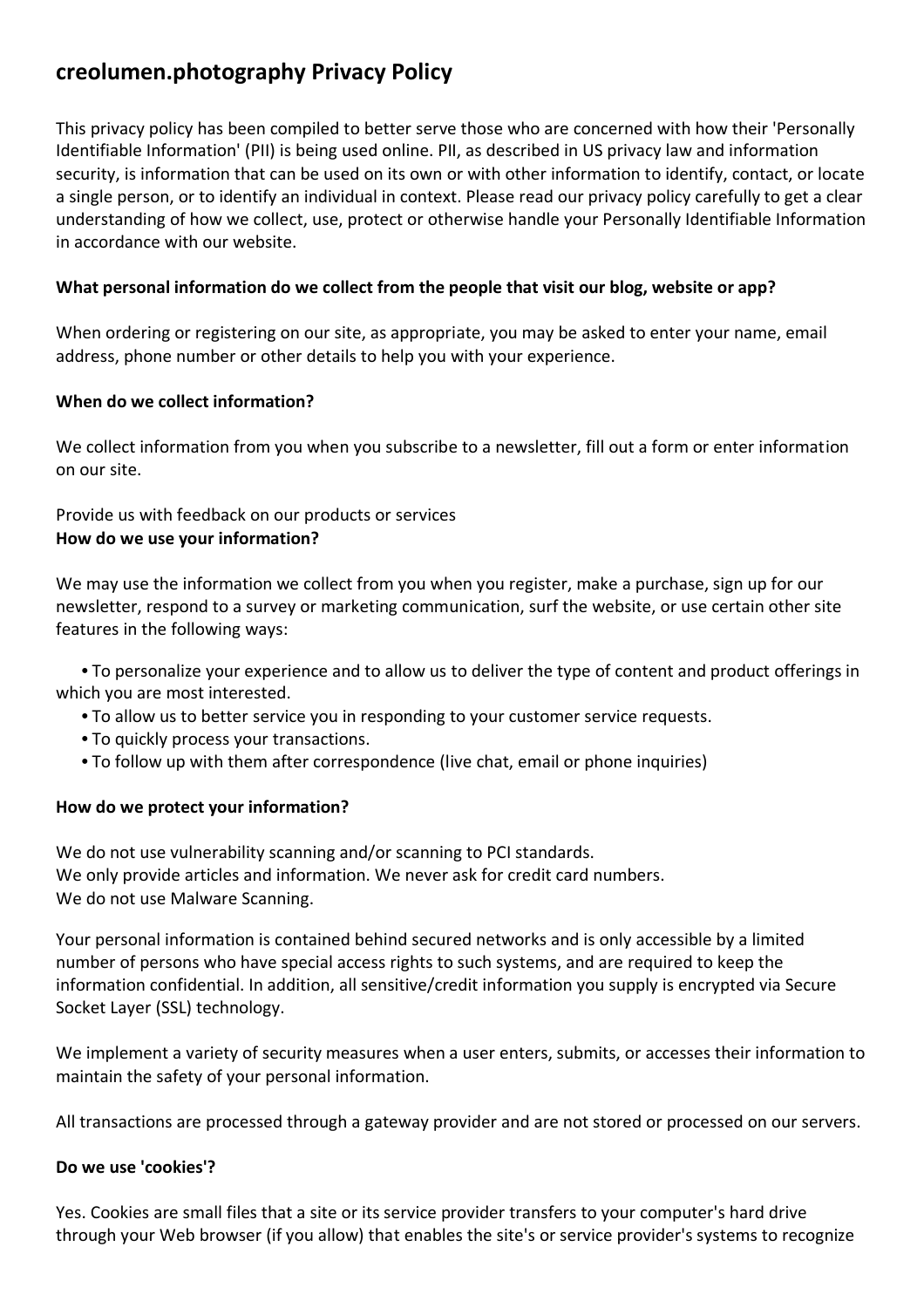your browser and capture and remember certain information. For instance, we use cookies to help us remember and process the items in your shopping cart. They are also used to help us understand your preferences based on previous or current site activity, which enables us to provide you with improved services. We also use cookies to help us compile aggregate data about site traffic and site interaction so that we can offer better site experiences and tools in the future.

## **We use cookies to:**

**•** Understand and save user's preferences for future visits.

 **•** Compile aggregate data about site traffic and site interactions in order to offer better site experiences and tools in the future. We may also use trusted third-party services that track this information on our behalf.

You can choose to have your computer warn you each time a cookie is being sent, or you can choose to turn off all cookies. You do this through your browser settings. Since browser is a little different, look at your browser's Help Menu to learn the correct way to modify your cookies.

## **If users disable cookies in their browser:**

If you turn cookies off, Some of the features that make your site experience more efficient may not function properly.Some of the features that make your site experience more efficient and may not function properly.

## **Third-party disclosure**

We do not sell, trade, or otherwise transfer to outside parties your Personally Identifiable Information.

#### **Third-party links**

We do not include or offer third-party products or services on our website.

#### **Google**

Google's advertising requirements can be summed up by Google's Advertising Principles. They are put in place to provide a positive experience for users. https://support.google.com/adwordspolicy/answer/1316548?hl=en

We use Google AdSense Advertising on our website.

Google, as a third-party vendor, uses cookies to serve ads on our site. Google's use of the DART cookie enables it to serve ads to our users based on previous visits to our site and other sites on the Internet. Users may opt-out of the use of the DART cookie by visiting the Google Ad and Content Network privacy policy.

#### **We have implemented the following:**

**•** Demographics and Interests Reporting

We, along with third-party vendors such as Google use first-party cookies (such as the Google Analytics cookies) and third-party cookies (such as the DoubleClick cookie) or other third-party identifiers together to compile data regarding user interactions with ad impressions and other ad service functions as they relate to our website.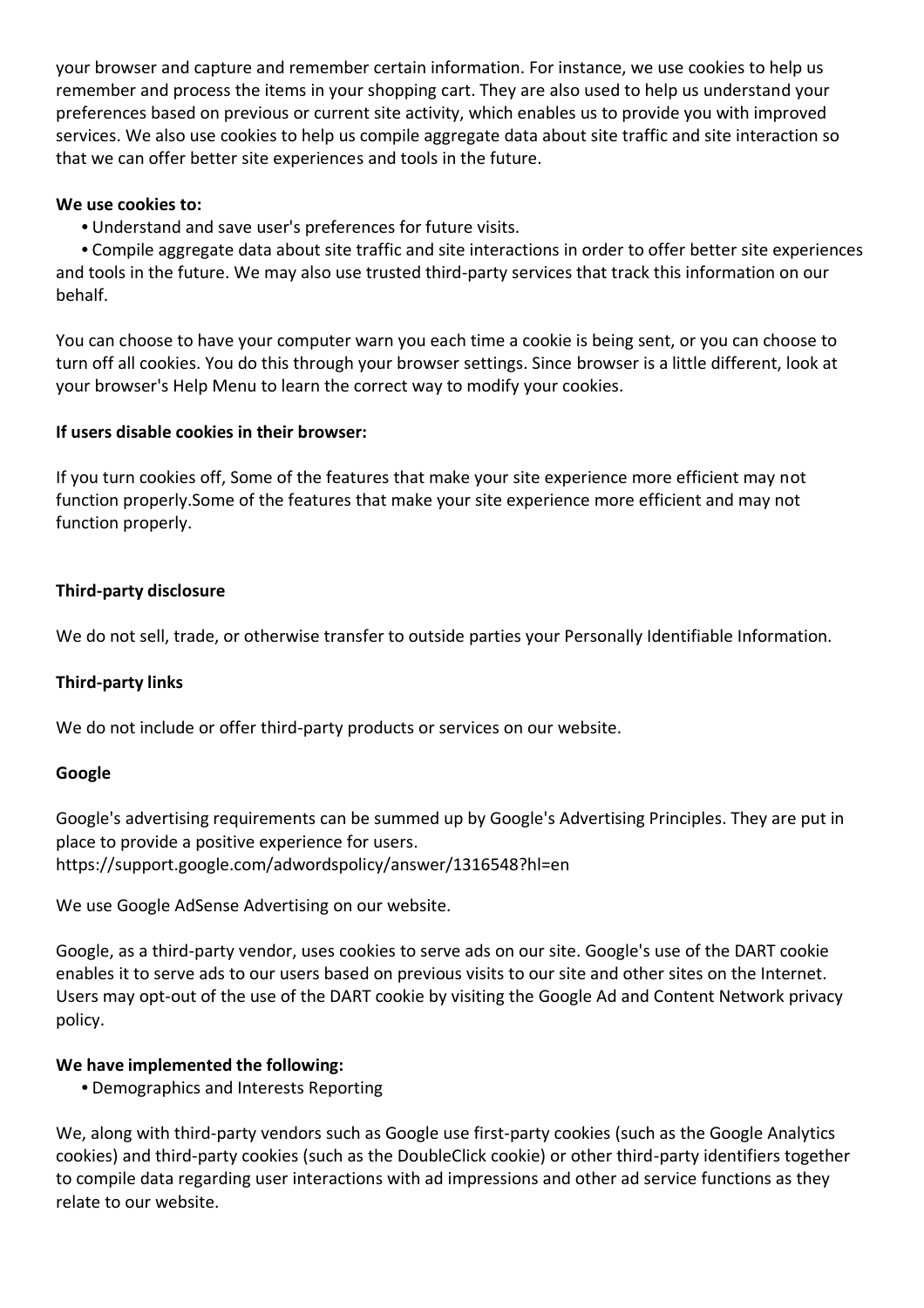## **Opting out:**

Users can set preferences for how Google advertises to you using the Google Ad Settings page. Alternatively, you can opt out by visiting the Network Advertising Initiative Opt Out page or by using the Google Analytics Opt Out Browser add on.

## **California Online Privacy Protection Act**

CalOPPA is the first state law in the nation to require commercial websites and online services to post a privacy policy. The law's reach stretches well beyond California to require any person or company in the United States (and conceivably the world) that operates websites collecting Personally Identifiable Information from California consumers to post a conspicuous privacy policy on its website stating exactly the information being collected and those individuals or companies with whom it is being shared. - See more at: http://consumercal.org/california-online-privacy-protection-act-caloppa/#sthash.0FdRbT51.dpuf

## **According to CalOPPA, we agree to the following:**

Users can visit our site anonymously.

Once this privacy policy is created, we will add a link to it on our home page or as a minimum, on the first significant page after entering our website.

Our Privacy Policy link includes the word 'Privacy' and can easily be found on the page specified above.

You will be notified of any Privacy Policy changes:

**•** On our Privacy Policy Page

Can change your personal information:

**•** By emailing us

# **How does our site handle Do Not Track signals?**

We honor Do Not Track signals and Do Not Track, plant cookies, or use advertising when a Do Not Track (DNT) browser mechanism is in place.

## **Does our site allow third-party behavioral tracking?**

It's also important to note that we allow third-party behavioral tracking

# **COPPA (Children Online Privacy Protection Act)**

When it comes to the collection of personal information from children under the age of 13 years old, the Children's Online Privacy Protection Act (COPPA) puts parents in control. The Federal Trade Commission, United States' consumer protection agency, enforces the COPPA Rule, which spells out what operators of websites and online services must do to protect children's privacy and safety online.

We do not specifically market to children under the age of 13 years old. Do we let third-parties, including ad networks or plug-ins collect PII from children under 13?

## **Fair Information Practices**

The Fair Information Practices Principles form the backbone of privacy law in the United States and the concepts they include have played a significant role in the development of data protection laws around the globe. Understanding the Fair Information Practice Principles and how they should be implemented is critical to comply with the various privacy laws that protect personal information.

**In order to be in line with Fair Information Practices we will take the following responsive action, should a data breach occur:**